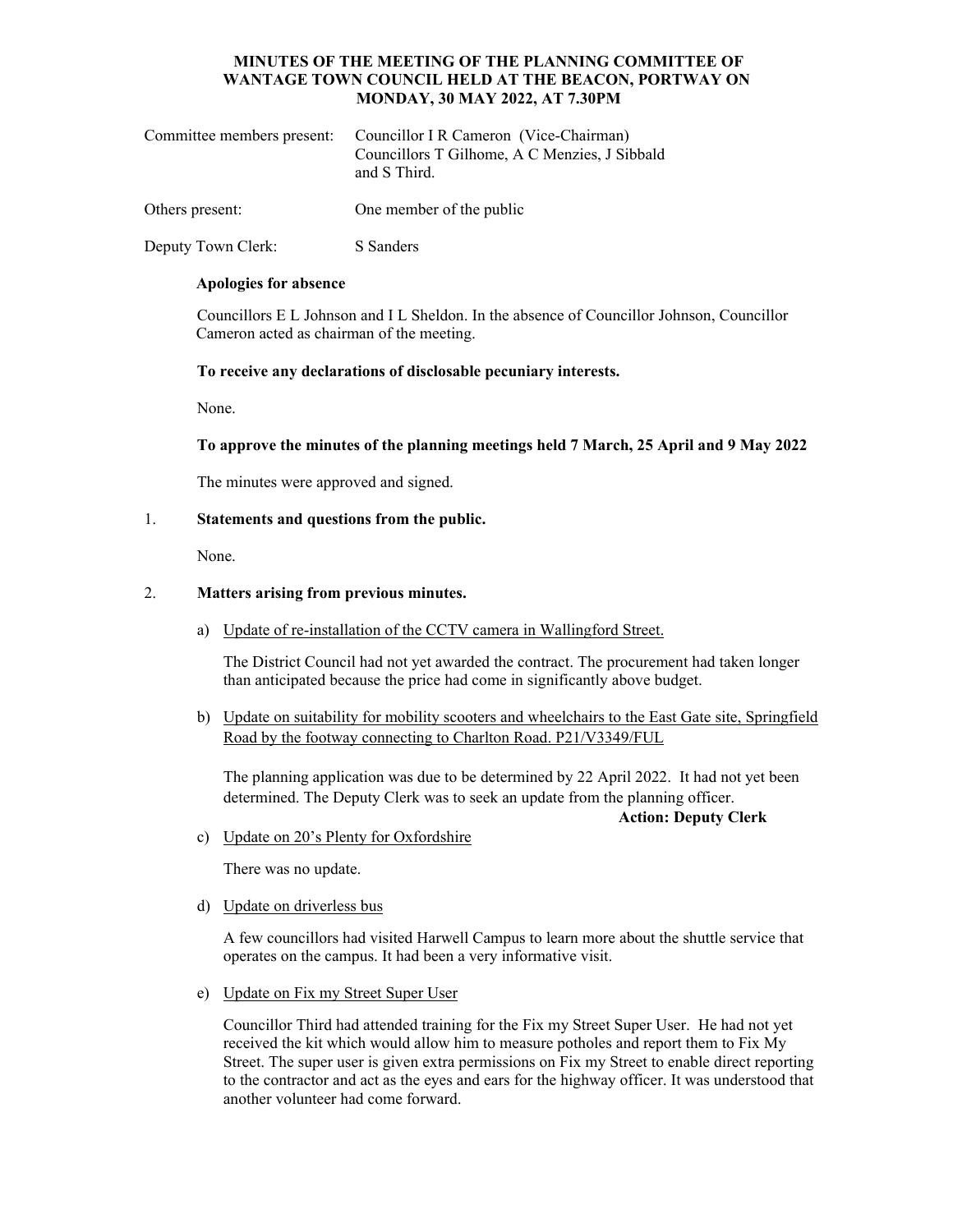#### **MINUTES OF THE MEETING OF THE PLANNING COMMITTEE OF WANTAGE TOWN COUNCIL HELD AT THE BEACON, PORTWAY ON MONDAY, 30 MAY 2022, 7.30 PM**

## f) Update on Neighbourhood Plan

The Neighbourhood Plan was now ready for the consultation (regulation 14). Details of the consultation would appear in the Wantage Town Newsletter due to be distributed to all OX12 addresses by Royal Mail from 13 June 2022. Statutory bodies would be advised by email/letter. Copies of the Plan/survey would be made available at The Beacon, library and museum.

### 3**. To consider the planning applications listed overleaf and any other planning applications that are received prior to the meeting.**

The planning applications listed below were considered, and the comments agreed.

### 4. **Consultation - Joint Local Plan 2041 Vale White Horse District Council**

It was agreed that comments should be given to Councillors Cameron and Johnson to enable a response to be formulated and submitted by 23 June 2022. **Action: All** 

## 5. **To receive the minutes of the Wantage and Grove Traffic Advisory Meeting held on 7 April 2022.**

The minutes were noted.

### 6**. Other Business**

None.

The meeting closed at 8.40 pm

----------------------------------------------

### **PLANNING RECOMMENDATIONS**

a) P22/V1088/FUL Application for planning permission for change of use from shop (Class E) to hot food takeaway (sui generis) and installation of extract and ventilation equipment. Wantage Motorist Centre, 1 Hans Avenue, Wantage, OX12 7DB

Objection. This is the wrong location for a takeaway fast-food outlet with the associated long hours, increased traffic, parking congestion and litter and food waste issues. The area is used by employees of the nearby care home to park their vehicles which already adds to the congestion. The residential area is heavily populated by the elderly. It would significantly change the character of the area and although the environmental officer suggests mitigation of smells if it is approved, it is likely that some smell will result locally. It was noted that Councillor Crawford would call the application in if the planning officer was minded to grant permission.

b) P22/V1114/FUL Proposed internal alterations to the premises at ground floor and first floor levels and external alterations to the garden areas and alterations to an existing outbuilding to form a new pizza servery area 31 Market Place, Wantage, OX12 8AH For Punch Pubs.

Holding objection. Support the comments from the environmental and conservation officers.

c) P22/V1115/LB Proposed internal alterations to the premises at ground floor and first floor levels and external alterations to the garden areas and alterations to an existing outbuilding to form a new pizza servery area 31 Market Place, Wantage, OX12 8AH For Punch Pubs.

Holding objection. Support the comments from the environmental and conservation officers.